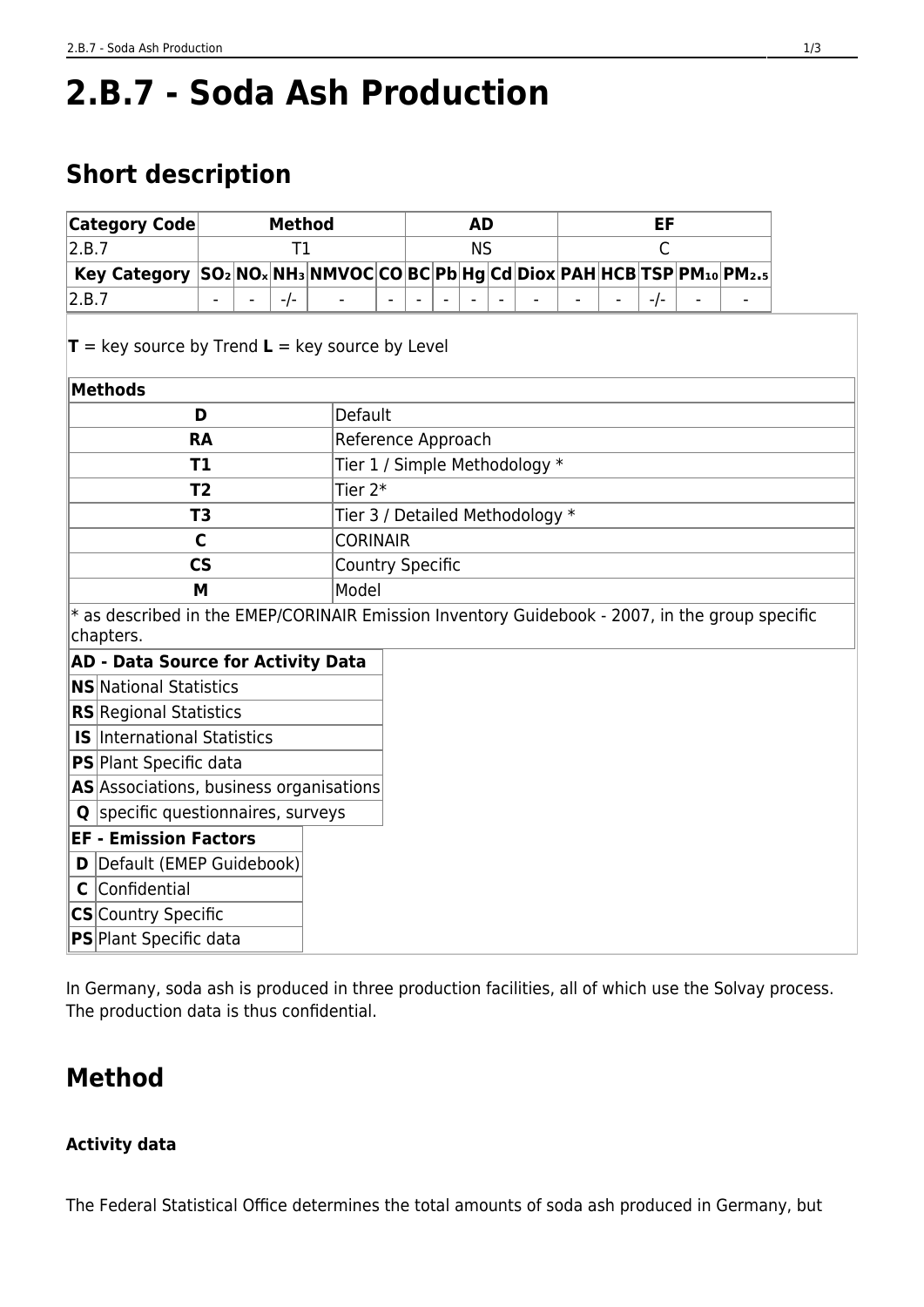only in a way that respects confidentiality.

#### **Emission factor**

Emission factors (for TSP and NH<sub>3</sub>) are confidential due to restrictions on activity data.

#### **Discussion of emission trends**

The steep reduction—especially for  $NH<sub>3</sub>$ —at the beginning of the 1990s was due to closures in the eastern German industrial sector. For the year 1990 in the case of TSP for eastern Germany, a summary figure is reported for the Chemical Industry as a whole. However, after 1992, emissions of  $NH<sub>3</sub>$  occur at a lower level.

All trends in emissions correspond to trends of emission factors. No rising trends are to identify.

### trends of emissions of soda production

#### Emissions by pollutant / Emissionen nach Schadstoff



<sup>\*</sup> Base Year for PM = 1995 / Basisjahr für

Feinstäube (PM) ist 1995